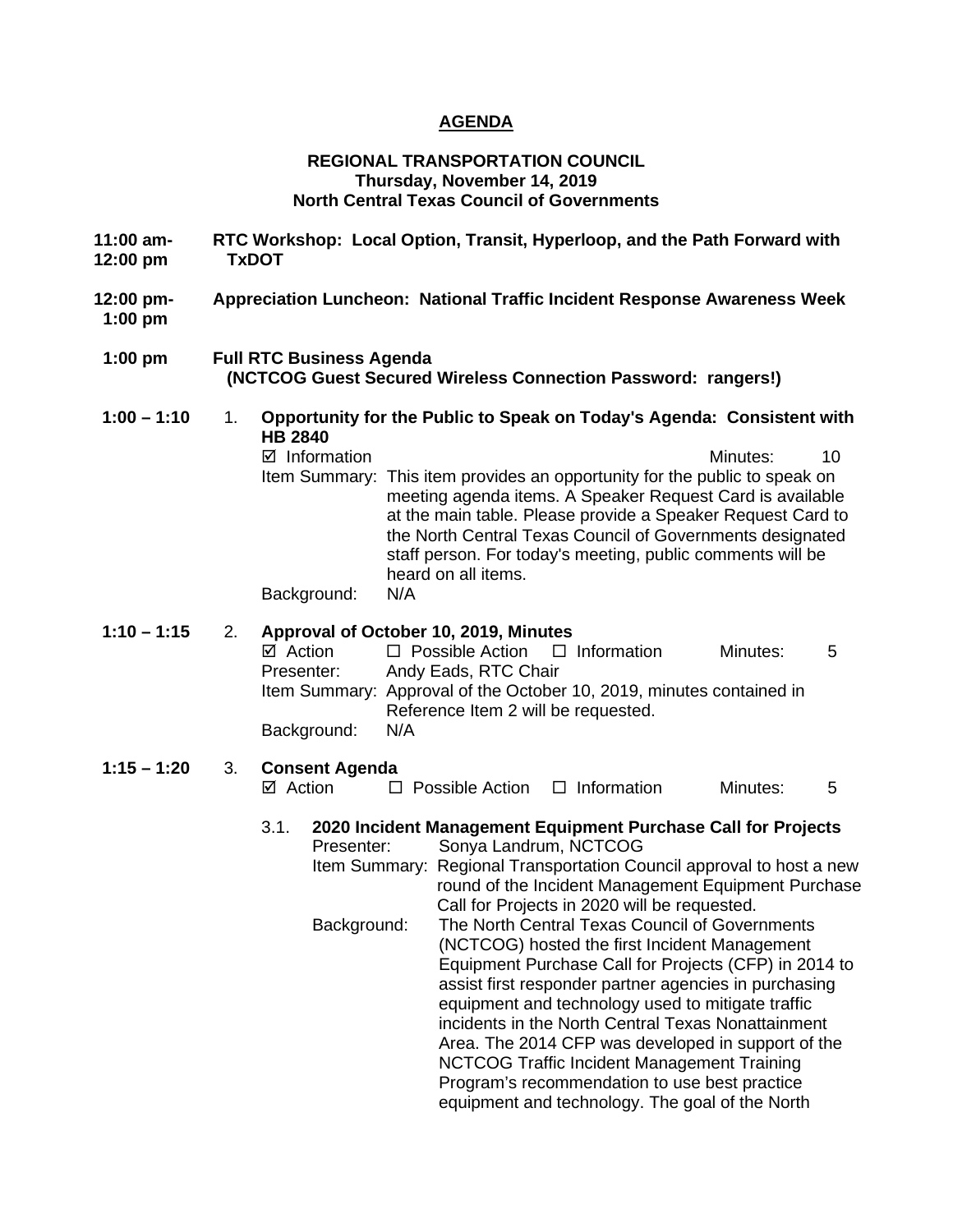Central Texas Council of Governments Traffic Incident Management Training Program is to initiate a common, coordinated response to traffic incidents that will build partnerships, enhance safety for emergency personnel and the traveling public, reduce secondary traffic crashes, improve the efficiency of the transportation system, and improve air quality in the Dallas-Fort Worth region. Non-recurring traffic incidents are responsible for about 50 percent of all congestion. Additionally, the secondary crashes caused by these incidents lead to fatalities. Equipment and technology that aid in quick incident clearance can both assist with keeping motorists and first responders safe on the roadway and assist in improved air quality for the region. The 2020 Incident Management Equipment Purchase CFP will be the second round of the CFP. An overview is provided in Electronic Item 3.1.

Performance Measure(s) Addressed:

- $\boxtimes$  Safety  $\Box$  Pavement and Bridge Condition
- $\Box$  Transit Asset  $\Box$  System Performance/Freight/CMAQ

# 3.2. **AirCheckTexas Funding**

Presenter: Chris Klaus, NCTCOG Item Summary: Regional Transportation Council approval allowing Chair Andy Eads to submit follow-up communication to the Texas Commission on Environmental Quality (TCEQ) regarding locally generated funds from the AirCheckTexas Program will be requested. Background: As follow up to recent correspondence from the TCEQ regarding locally generated interest and rebate funds, included in Electronic Item 3.2.1, Electronic Item 3.2.2 is a draft letter to the TCEQ. In order to continue reducing precursor emissions under weight-of-evidence in the State Implementation Plan, the letter requests TCEQ's continued review of all options allowing these AirCheckTexas funds to be utilized in counties where collected. The letter also requests the TCEQ actively pursue all dedicated air quality funds collected be appropriated for their intended purposes. Electronic Item 3.2.3 provides additional details.

Performance Measure(s) Addressed:

- $\Box$  Safety  $\Box$  Pavement and Bridge Condition
- □ Transit Asset  $\Box$  System Performance/Freight/CMAQ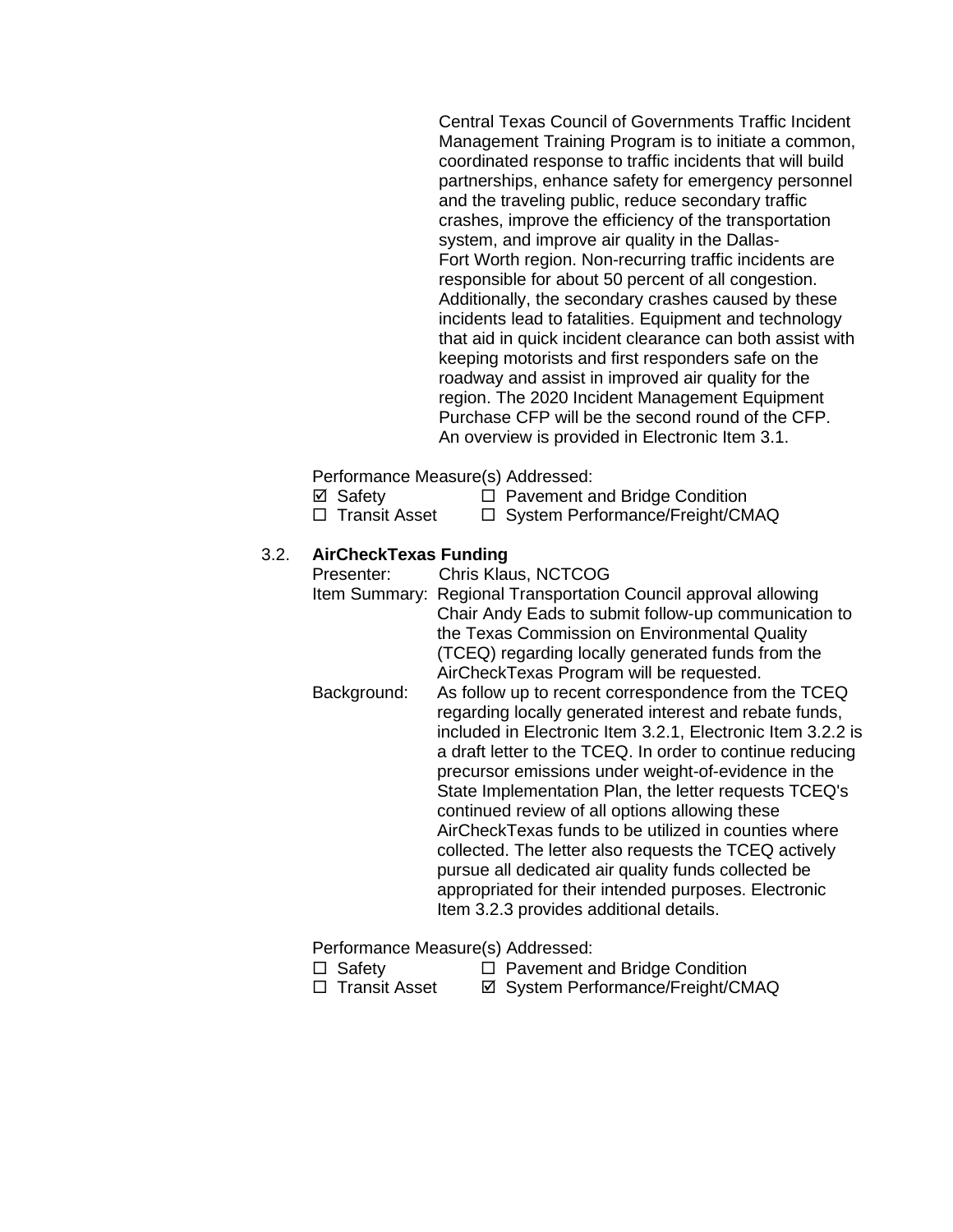# **1:20 – 1:35** 4. **Orientation to Agenda/Director of Transportation Report**

 $\Box$  Action  $\Box$  Possible Action  $\Box$  Information Minutes: 15 Presenter: Michael Morris, NCTCOG

- 1. National Traffic Incident Response Awareness Week and Appreciation to Traffic Incident Management Instructors and Regional Roadside Assistance Patrol Program Staff
- 2. Recognition of Members Concluding Service on the Regional Transportation Council (RTC): Scott Mahaffey, Former Chair, Trinity Metro
- 3. RTC Member Representation at Events
	- Lee M. Kleinman, Omaha Metropolitan Area Planning Agency City of Dallas Trip
	- RTC Chair Andy Eads, Uber Groundbreaking
- 4. Naming of the Charles Emery Old Town Station
- 5. Tom Bamonte Appointed to the Governor's Texas Connected and Automated Vehicle Task Force
- 6. Recent Tornados in the Region
- 7. Senate Adopts Jones-McSally Amendment: Prevents \$1.2 Billion Cut of Public Transit
- 8. Request for Proposals: High-Speed Transportation Service Between Dallas and Fort Worth
- 9. Air Quality Funding Opportunities for Vehicles [\(www.nctcog.org/trans/quality/air/funding-and-resources/fundingvehicle\)](http://www.nctcog.org/trans/quality/air/funding-and-resources/fundingvehicle)
- 10. Dallas-Fort Worth Clean Cities Events [\(www.dfwcleancities.org/dfw-clean](http://www.dfwcleancities.org/dfw-clean-cities-meetings)[cities-meetings\)](http://www.dfwcleancities.org/dfw-clean-cities-meetings)
- 11. Status Report on Ozone (Electronic Item 4.1)
- 12. November Public Meeting Notice (Electronic Item 4.2)
- 13. October Public Meeting Minutes (Electronic Item 4.3)
- 14. Public Comments Report (Electronic Item 4.4)
- 15. Recent Correspondence (Electronic Item 4.5)
- 16. Recent News Articles (Electronic Item 4.6)
- 17. Recent Press Releases (Electronic Item 4.7)
- 18. Transportation Partners Progress Reports

**1:35 – 1:45** 5. **2019 Metropolitan Planning Organization Milestone Policy Update**  $\Box$  Possible Action  $\Box$  Information Minutes: 10 Presenter: Christie Gotti, NCTCOG Item Summary: Staff will provide the Council with an update on the projects that are part of the Metropolitan Planning Organization (MPO) Milestone Policy list, request action on delayed project(s), and introduce the proposed next round of the Milestone Policy. Background: In June 2015, the last MPO Milestone Policy was approved by the Regional Transportation Council (RTC). This policy affects projects that had been funded ten or more years ago but had not proceeded to construction. Projects were evaluated and in April 2016, the RTC approved the MPO Milestone Policy project list, which contained the recommendations for each

project based on the information received from implementing agencies. The RTC also approved a policy to give agencies one additional fiscal year from their proposed start/let date to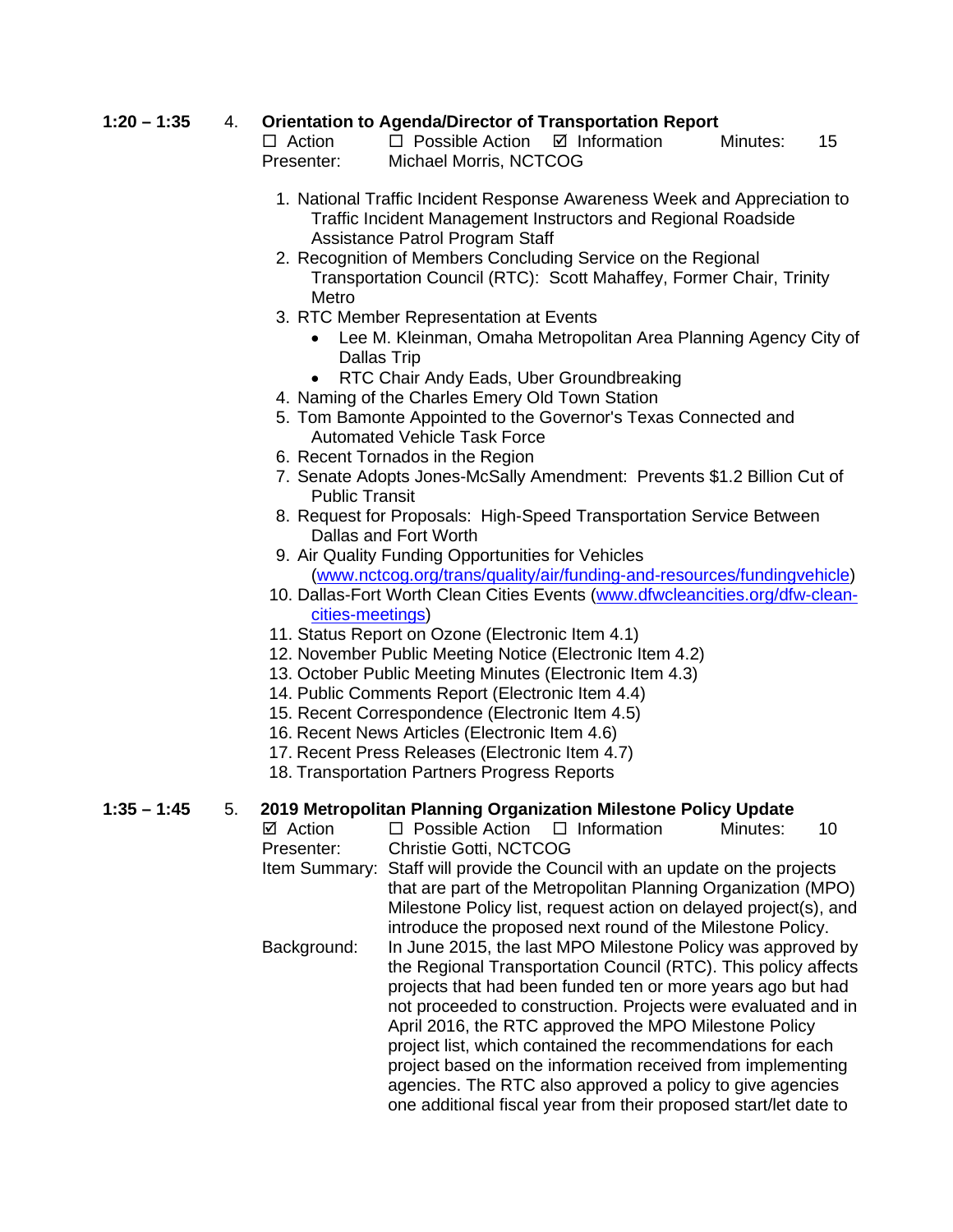proceed. If projects do not let by that deadline, funding is to be removed. Since that time, staff has coordinated with agencies regarding timely project implementation. Agencies were reminded a half dozen times to meet their deadlines. Staff is requesting the Council's approval of the staff and Surface Transportation Technical Committee recommended action for projects that did not meet the deadline as outlined in Electronic Item 5.1. Details on the Milestone Policy can be found in Electronic Item 5.2.

Performance Measure(s) Addressed:

| ⊠ Safety | ☑ Pavement and Bridge Condition |  |
|----------|---------------------------------|--|

□ Transit Asset <br>  $\Box$  Transit Asset <br>  $\Box$  System Performance/Freight/CMAQ

# **1:45 – 1:55** 6. **Clean Fleets North Texas 2019 Funding Recommendations**

- $\boxtimes$  Action  $\Box$  Possible Action  $\Box$  Information Minutes: 10 Presenter: Chris Klaus, NCTCOG Item Summary: Staff will request approval of funding recommendations for applications received under the Clean Fleets North Texas 2019 Call for Projects (CFP). Background: The North Central Texas Council of Governments (NCTCOG)
	- opened the Clean Fleets North Texas 2019 CFP to award approximately \$2 million in grant funds for diesel vehicle or equipment replacement projects in North Central Texas. The application deadline was September 6, 2019. Staff has completed review and emissions quantification and developed recommendations regarding projects to be funded. This CFP is funded through the Environmental Protection Agency's National Clean Diesel Funding Assistance Program. This initiative is an extension of clean vehicle efforts listed as weight-of-evidence in the current State Implementation Plan. Electronic Item 6.1 provides an overview of the call for projects. Electronic Item 6.2 provides additional detail on recommended projects.

Performance Measure(s) Addressed:

- $\Box$  Safety  $\Box$  Pavement and Bridge Condition
- □ Transit Asset <br>  $\Box$  Transit Asset <br>  $\Box$  System Performance/Freight/CMAQ
- **1:55 – 2:05** 7. **Buy America Act Proposed Safety Equipment Exception**

| ⊠ Action    | $\Box$ Possible Action $\Box$ Information                                                                                                                                                                                                                                                                                                                                               |                                                                                                                   | Minutes: | 10 |
|-------------|-----------------------------------------------------------------------------------------------------------------------------------------------------------------------------------------------------------------------------------------------------------------------------------------------------------------------------------------------------------------------------------------|-------------------------------------------------------------------------------------------------------------------|----------|----|
| Presenter:  | Rebekah Hernandez, NCTCOG                                                                                                                                                                                                                                                                                                                                                               |                                                                                                                   |          |    |
|             | Item Summary: Staff will present information on Buy America requirements                                                                                                                                                                                                                                                                                                                |                                                                                                                   |          |    |
|             |                                                                                                                                                                                                                                                                                                                                                                                         | and their effects on incident management equipment. Action<br>will be requested on a proposed legislative change. |          |    |
| Background: | The Buy America Act was originally established to ensure the<br>use of domestic iron and steel for road and bridge projects but<br>has resulted in possible unintended challenges for safety<br>initiatives. Buy America requirements are restricting the<br>purchase of vital safety equipment, like cameras, that are<br>made up of complex components from all over the world. Staff |                                                                                                                   |          |    |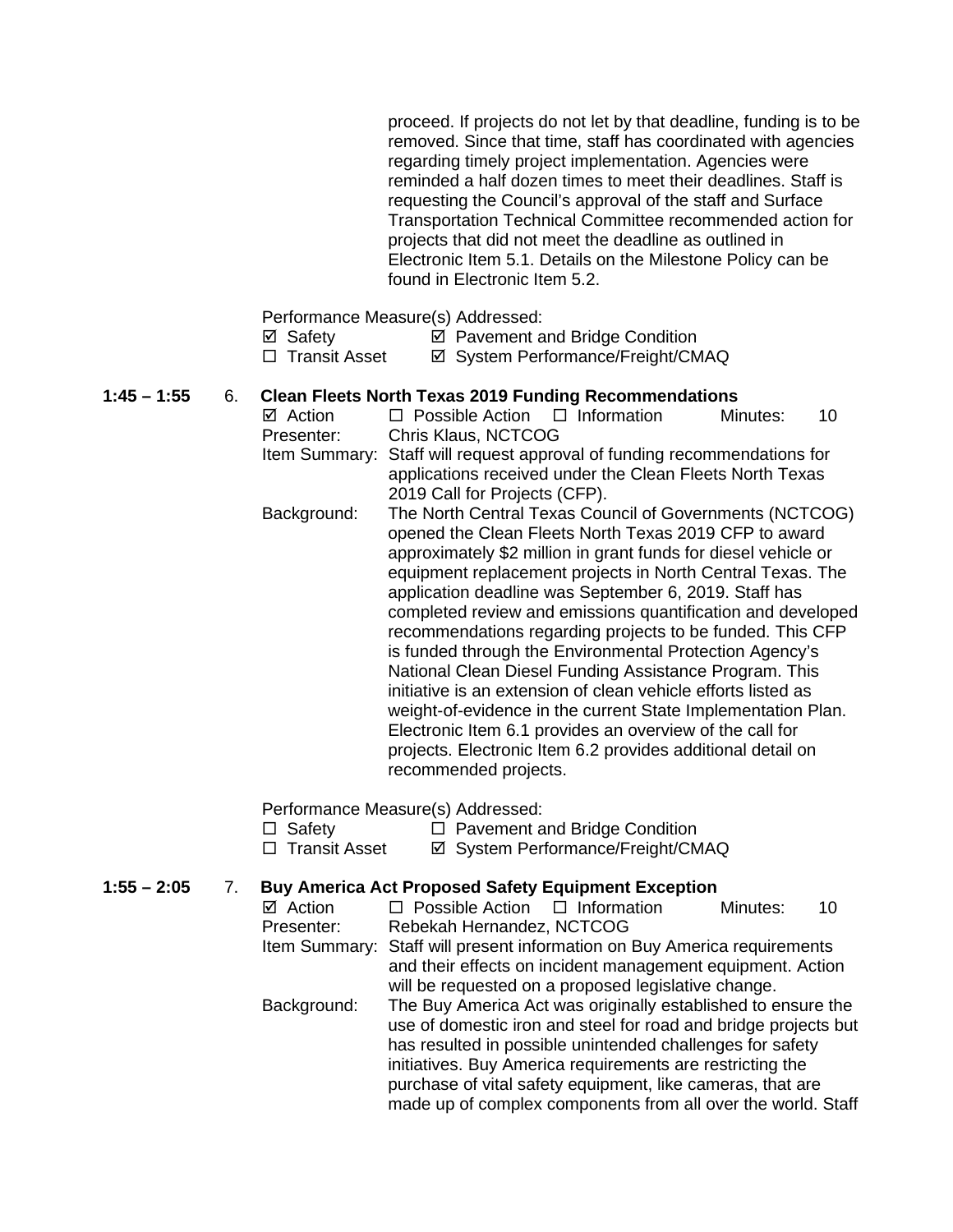proposes to request a legislative change through a letter to the Congressional Delegation, included as Electronic Item 7, creating an exception for traffic incident management equipment.

Performance Measure(s) Addressed:

**Ø** Safety **D** Pavement and Bridge Condition<br> **D** System Performance/Freight/CM

□ System Performance/Freight/CMAQ

#### **2:05 – 2:15** 8. **Partnership with Dallas Fort Worth International Airport to Enable Electric Bus Purchase**

| ⊠ Action<br>Presenter:                                                              | $\Box$ Possible Action $\Box$ Information<br>Chris Klaus, NCTCOG                                                                                                                                                                                                                                                                                                                                                                                                                                                                                                                                                                                                                                                                                                                                                                                                                                                                                                                                                                                           |  |  | Minutes: | 10 |
|-------------------------------------------------------------------------------------|------------------------------------------------------------------------------------------------------------------------------------------------------------------------------------------------------------------------------------------------------------------------------------------------------------------------------------------------------------------------------------------------------------------------------------------------------------------------------------------------------------------------------------------------------------------------------------------------------------------------------------------------------------------------------------------------------------------------------------------------------------------------------------------------------------------------------------------------------------------------------------------------------------------------------------------------------------------------------------------------------------------------------------------------------------|--|--|----------|----|
| Item Summary:                                                                       | Staff will request approval of a funding partnership with the<br>Dallas Fort Worth International Airport to support electric bus                                                                                                                                                                                                                                                                                                                                                                                                                                                                                                                                                                                                                                                                                                                                                                                                                                                                                                                           |  |  |          |    |
| Background:                                                                         | purchases.<br>As the number of daily flights have continued to grow at Dallas<br>Fort Worth International Airport, the airport has identified a<br>need for additional airside buses to shuttle passengers from<br>the ramp to the terminal. The buses needed are available in a<br>zero-emission electric platform, but costs to purchase the<br>electric version of the buses are substantially higher than<br>purchasing diesel airside buses. Because of the regional<br>significance of purchasing electric buses, North Central Texas<br>Council of Governments staff proposes to provide up to<br>\$3.5 million through a strategic funding partnership to assist<br>the airport in purchasing electric rather than diesel buses.<br>Specific funding details will be determined once agreement on<br>the budget estimate is settled. This initiative supports efforts to<br>attain the federal ozone standard. Electronic Item 8.1 is recent<br>support correspondence to the airport. Additional details are<br>available in Electronic Item 8.2. |  |  |          |    |
| Performance Measure(s) Addressed:<br>Dovement and Dridge Candition<br>$\Box$ Cofotu |                                                                                                                                                                                                                                                                                                                                                                                                                                                                                                                                                                                                                                                                                                                                                                                                                                                                                                                                                                                                                                                            |  |  |          |    |

□ Safety □ Pavement and Bridge Condition

□ Transit Asset  $\Box$  System Performance/Freight/CMAQ

**2:15 – 2:25** 9. **High-Occupancy Vehicle Transportation Control Measures: Application of Managed Lanes and Substitution of Traffic Signal Progression**<br>□ Action □ Possible Action □ Information Minutes:  $\Box$  Possible Action  $\Box$  Information Minutes: 10 Presenter: Jenny Narvaez, NCTCOG Item Summary: Staff will provide information on tolled managed lanes and transportation control measure (TCM) traffic signalization project substitutions for high-occupancy vehicle (HOV) projects. Background: HOVs are currently listed in the State Implementation Plan (SIP) as TCMs. Over time, increased congestion in these corridors has resulted from increased population and vehicle miles traveled. As a result, tolled managed lanes with HOV discounts are being built, providing congestion relief and associated air quality benefits. Removal of TCMs from the SIP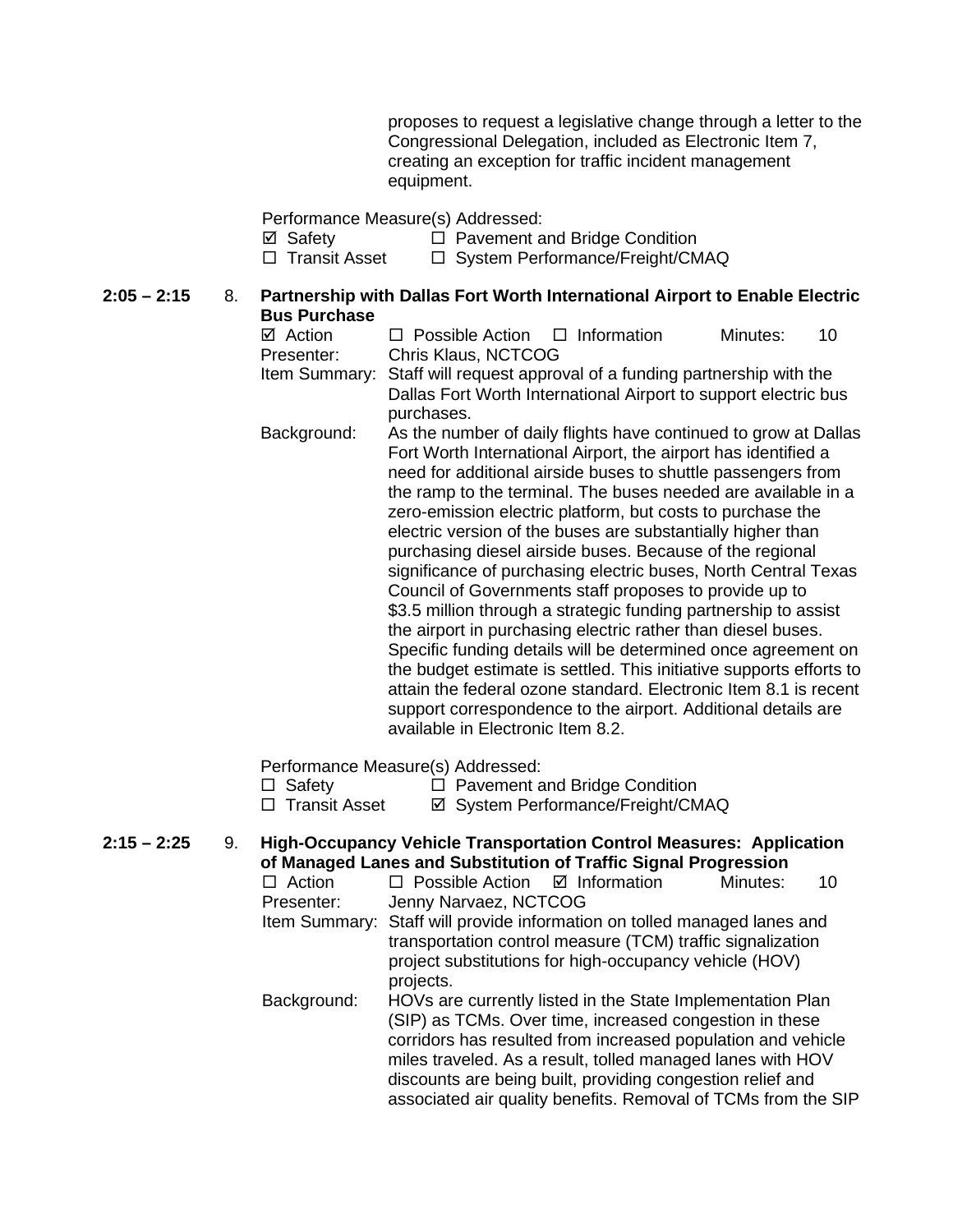requires a substitution process ensuring emissions benefits are equivalent. Traffic signal improvements, such as signal retiming and signal coordination, can enhance traffic flow and help decrease vehicular emissions. The North Central Texas Council of Governments has identified several corridors in the nonattainment area where recent traffic signal improvements were completed. Additional information is provided in Electronic Item 9.

Performance Measure(s) Addressed:

- $\Box$  Safety  $\Box$  Pavement and Bridge Condition
- □ Transit Asset  $\Box$  System Performance/Freight/CMAQ

# **2:25 – 2:35** 10. **Follow Up to Regional Transportation Council Workshop**

| $\Box$ Action | $\Box$ Possible Action $\Box$ Information                                                                                                                                                                             |  | Minutes: | 10 |  |
|---------------|-----------------------------------------------------------------------------------------------------------------------------------------------------------------------------------------------------------------------|--|----------|----|--|
| Presenter:    | Michael Morris, NCTCOG                                                                                                                                                                                                |  |          |    |  |
|               | Item Summary: Staff will provide an overview of the Regional Transportation                                                                                                                                           |  |          |    |  |
|               | Council (RTC) Workshop held prior to the meeting.                                                                                                                                                                     |  |          |    |  |
| Background:   | Prior to the meeting, RTC members met to discuss local<br>option, transit, the hyperloop certification center Request for<br>Proposals, and the proposed path forward with the Texas<br>Department of Transportation. |  |          |    |  |

## Performance Measure(s) Addressed:

 $\Box$  Safety  $\Box$  Pavement and Bridge Condition  $\Box$  Transit Asset  $\Box$  System Performance/Freight/CM

 $\Box$  System Performance/Freight/CMAQ

## **2:35 – 2:45** 11. **Hyperloop Certification Center Initiative and Reaffirmation of High-Speed Rail from Dallas to Houston**

| ⊠ Action   | $\Box$ Possible Action $\Box$ Information |  | Minutes: |  |  |
|------------|-------------------------------------------|--|----------|--|--|
| Presenter: | Michael Morris, NCTCOG                    |  |          |  |  |

- Item Summary: Staff will provide a status report on how the Dallas-Fort Worth region will respond to the Virgin Hyperloop One Request for Proposals and also provide more information on the hyperloop certification center project. Approval will be sought to respond to the initial phase. To reduce possible confusion, the Regional Transportation Council will be asked to reaffirm support for the Texas Central Partners initiative between Dallas and Houston.
- Background: Virgin Hyperloop One released a Request for Proposals for a hyperloop certification center on November 4, 2019. Staff will engage the Dallas Regional Chamber to address noncertification requirements and the Regional Transportation Council will retain the presentation of potential certification track locations. Reference Item 11 contains a resolution supporting high-speed rail and a possible partnership with Virgin Hyperloop One.

Performance Measure(s) Addressed:

<p>✓ Safety</p>\n<p>□ Pavement and Bridge Condition</p>\n<p>✓ Transit Asset</p>\n<p>✓ System Performance/Freicht/CM</p> **Ø System Performance/Freight/CMAQ**